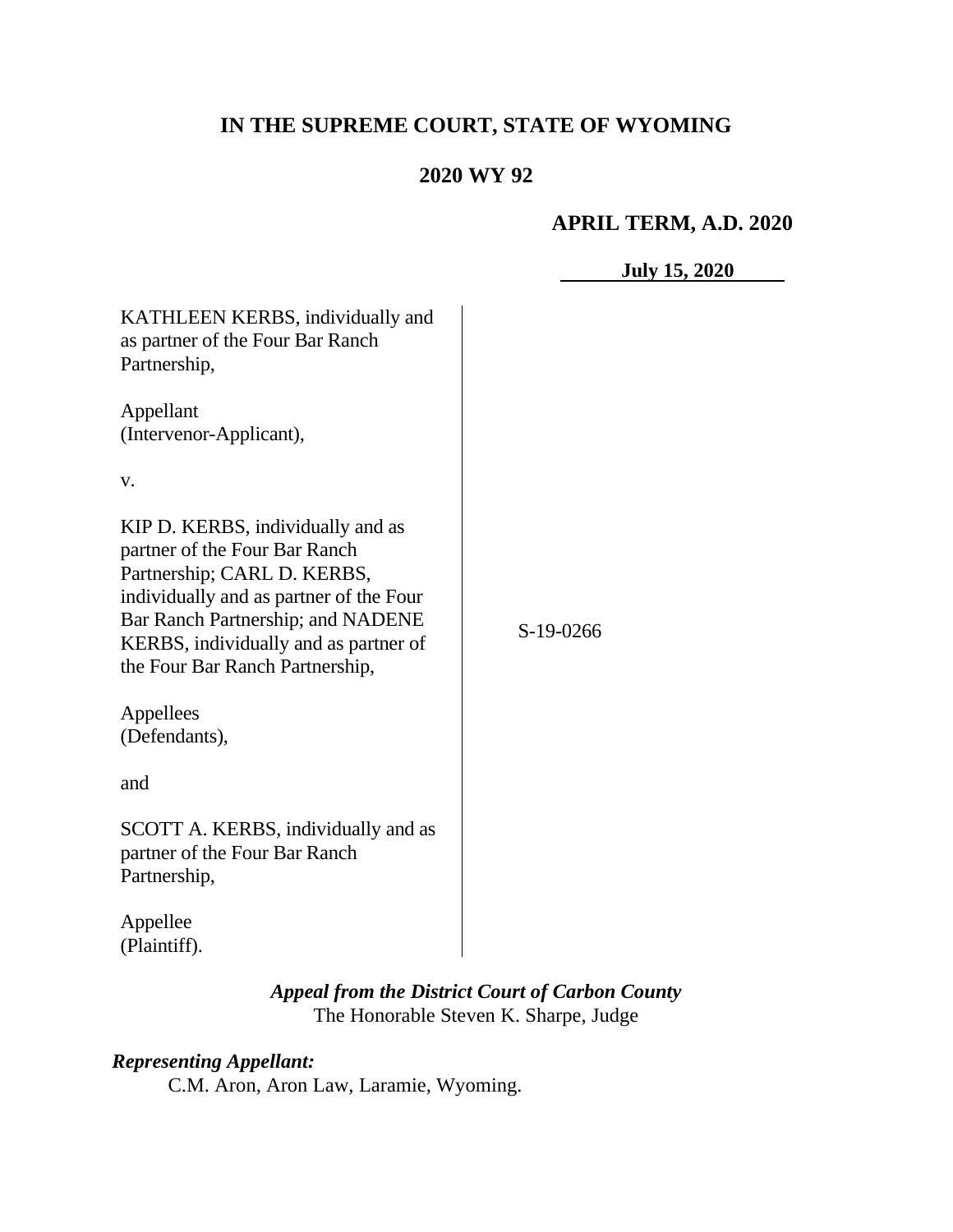#### *Representing Appellees Carl and Nadene Kerbs:*

William L. Hiser, Brown & Hiser LLC, Laramie, Wyoming.

#### *Representing Appellee Kip D. Kerbs:*

Patrick J. Crank, Abbigail C. Forwood and Martha I. Tate, Crank Legal Group, P.C., Cheyenne, Wyoming.

### *Representing Appellee Scott Kerbs:*

Antonio E. Bendezu, Pelton Creek Law LLC, Fort Collins, Colorado.

*Before DAVIS, C.J., and FOX, KAUTZ, BOOMGAARDEN, and GRAY, JJ.*

**NOTICE: This opinion is subject to formal revision before publication in Pacific Reporter Third. Readers are requested to notify the Clerk of the Supreme Court, Supreme Court Building, Cheyenne, Wyoming 82002, of typographical or other formal errors so correction may be made before final publication in the permanent volume.**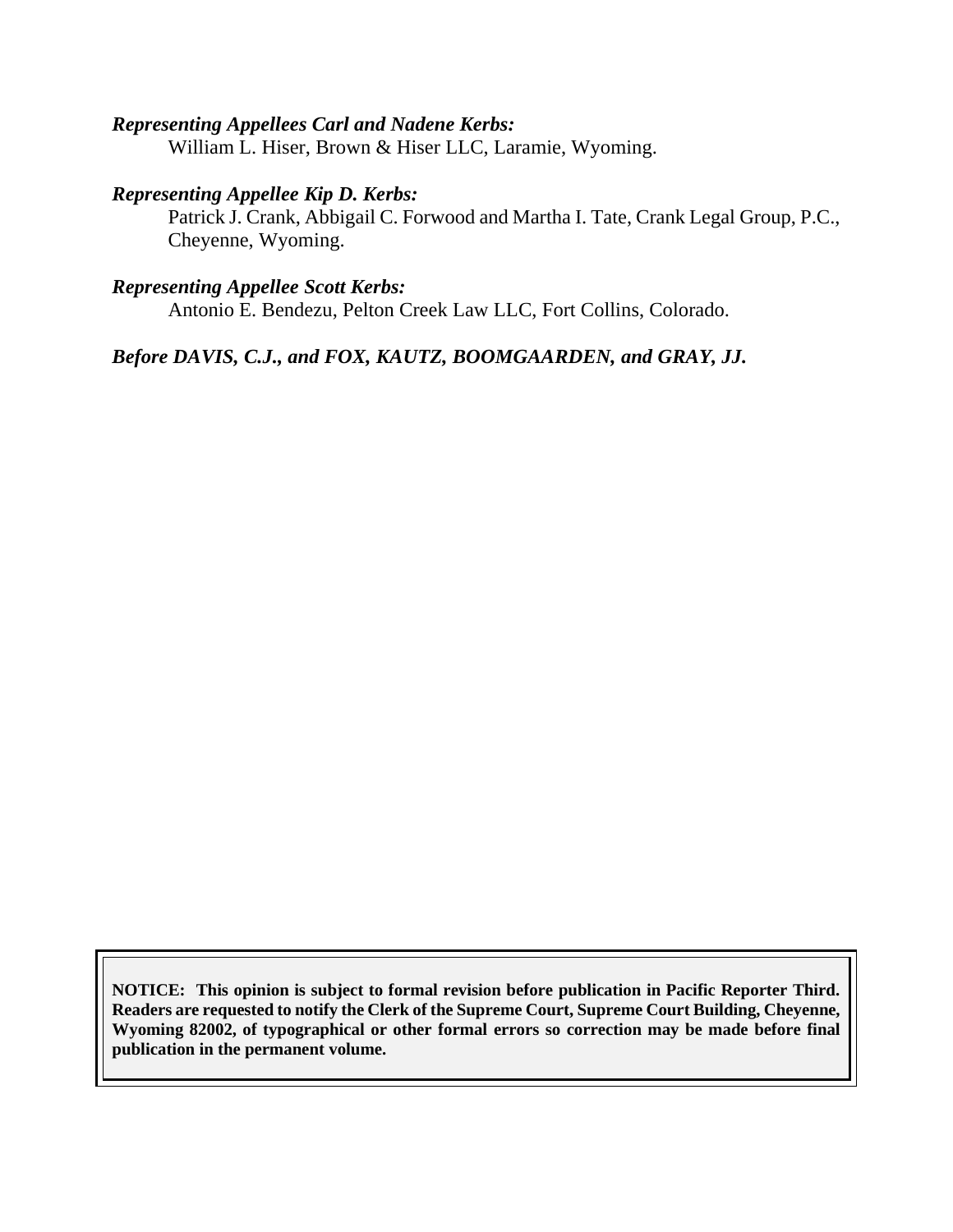#### **KAUTZ, Justice.**

[¶1] Kathleen Kerbs filed a motion to intervene in an action brought by her husband, Scott Kerbs, against Kip, Carl, and Nadene Kerbs for dissolution of the Kerbs Four Bar Ranch Partnership.<sup>1</sup> The district court denied Kathleen's motion as untimely. We conclude the district court did not abuse its discretion by denying the motion to intervene and affirm.

#### **ISSUE**

[¶2] Did the district court abuse its discretion by denying Kathleen's motion to intervene as untimely?

### **FACTS**

[¶3] Carl and Nadene owned a ranch near Saratoga, Wyoming. In 1989, they formed the Kerbs Four Bar Ranch Partnership with Scott and Kip. Carl and Nadene contributed the ranch property to the partnership. Scott and Kathleen lived in a house on the ranch. Carl and Nadene gifted Scott and Kip each a  $24\%$  interest in the partnership.<sup>2</sup> They also gifted Kathleen and Kip's wife, Rebecca, each a 9% interest in the partnership. Over time, the relationship between Scott and Kip soured.

[¶4] In 2015, Scott filed an action against the partnership, Kip, Carl, and Nadene; he did not name Kathleen or Rebecca as defendants. In his complaint, Scott sought an accounting of the partnership interests, partition of partnership property, and dissolution of the partnership pursuant to the partnership agreement and Wyoming statutes. Paragraph 10 of the partnership agreement described the dissolution procedure:

> Dissolution of Partnership. The partnership shall terminate and be dissolved upon the withdrawal, retirement, removal, dissolution, insolvency, legal incapacity, insanity, death, bankruptcy, or incompetency of any partner. At the time of dissolution of the partnership, the partners or their representatives may agree on such equitable division of the partnership assets, or purchase of the partnership assets as all partners or their representatives shall agree. In the absence of such an agreement, the partnership assets shall be appraised by three appraisers, selected by each of the partners[,] and the continuing partner or partners, if any, shall have the right to purchase the entirety of the assets of the partnership at a value

<sup>&</sup>lt;sup>1</sup> Because the parties share the same surname, we will refer to them by their first names.

<sup>&</sup>lt;sup>2</sup> The partnership agreement states Carl and Nadene gifted 24.5% interests to Scott and Kip, but the tax documents indicate the gifts were 24% interests. The record also indicates another partnership merged with the Kerbs Four Bar Ranch Partnership in 1993. These facts do not affect our analysis.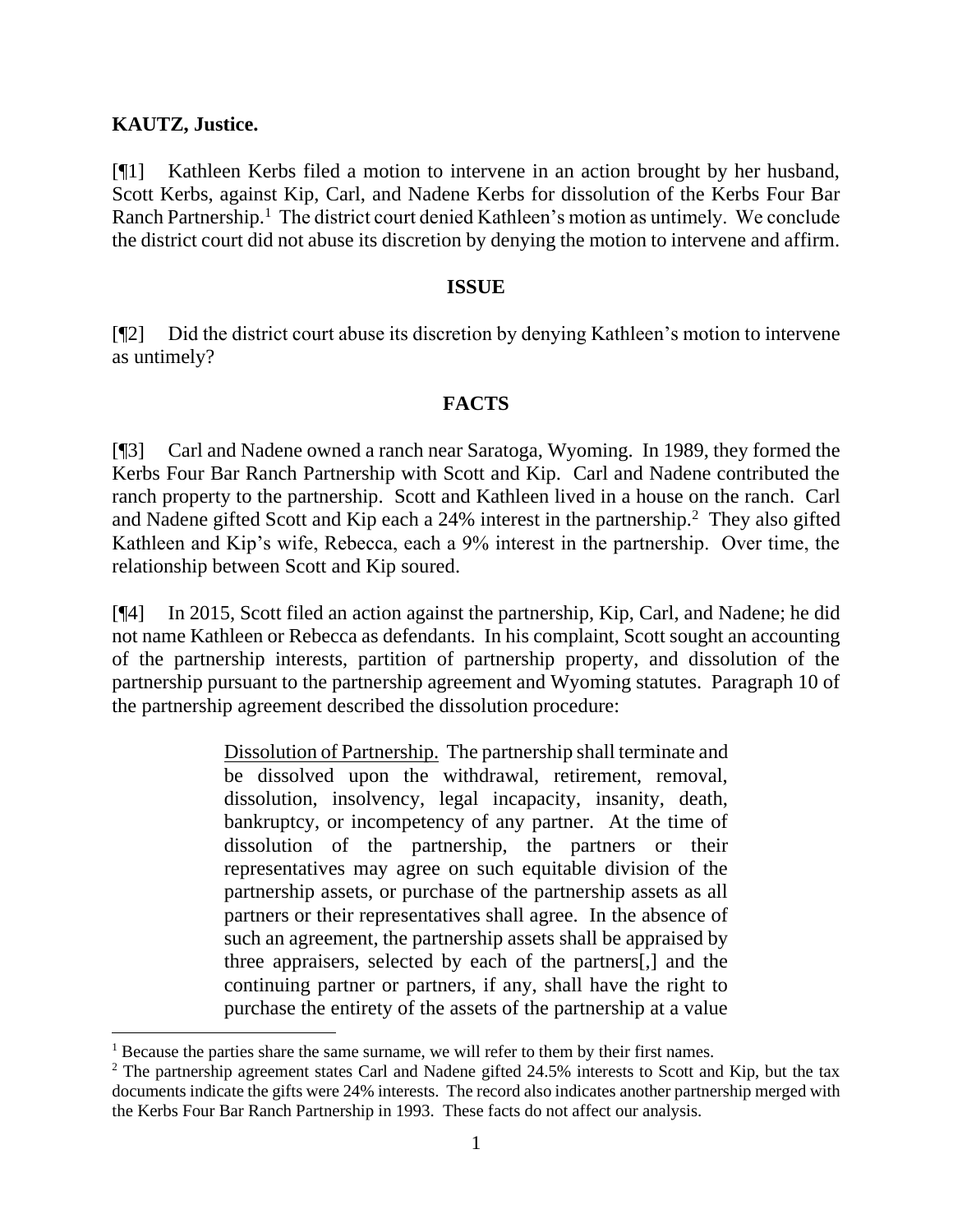determined by the appraisers. In the event there are no continuing partners, or the continuing partners choose not to purchase the assets, the assets shall be sold to the highest bidder.

[¶5] Over the next few years, the parties attempted to reach an agreement on how to divide the partnership assets. Scott's attorney sent an e-mail to the other attorneys in the case stating that Kathleen was "willing to participate" in settlement discussions and "join in any settlement, and [would] be represented" by him.

[¶6] On June 27, 2018, the parties attended a pretrial conference. During the conference, they agreed on a procedure to dissolve the partnership. Their agreement was memorialized in an Order to Dissolve Partnership and Establishing Distribution Procedure entered by the district court on July 26, 2018. Under the terms of the dissolution order, Scott's accounting and partition claims were dismissed. The order also stated Scott and Kip each owned a 33% interest in the partnership and Nadene and Carl owned the remaining 34%. The 33% interest allocated to Scott included his 24% interest and Kathleen's 9% interest. The 33% interest allocated to Kip included Rebecca's interest.<sup>3</sup>

[¶7] The dissolution order stated the partners could not agree on an equitable division of the partnership's assets; therefore, the appraisal and buyout process in Paragraph 10 of the partnership agreement would govern the dissolution. The order designated Scott as the withdrawing partner. Each partner was tasked with appointing one appraiser to value the partnership property, and the order outlined the timeline for the appraisal. The order stated Carl, Nadene, and Kip would have the opportunity to purchase Scott's interest in the partnership by paying him 33% of the appraised value of the partnership property. In exchange for payment, Scott agreed to execute deeds, assignments, and other transfer documents to convey his interest in the partnership to the purchasing partner or partners.

[¶8] The appraisal valued the partnership assets at \$4,635,000. Kip elected to purchase Scott's interest and closing was set for June 10, 2019. Scott objected to Kip's election to purchase his interest and filed a motion to stay and enjoin the closing. He claimed he should not have been deemed the withdrawing partner and should have the opportunity to elect to buyout the others. Scott asserted the principal remedy he sought when he filed his complaint was partition of the ranch.

[¶9] Kip filed a motion to enforce the Order to Dissolve Partnership and Establishing Distribution Procedure and requested relief under Wyoming Rule of Civil Procedure 70.<sup>4</sup>

(a) *Party's Failure to Act; Ordering Another to Act*. – If a judgment requires a party to convey land, to deliver a deed or other document, or to

<sup>&</sup>lt;sup>3</sup> Rebecca apparently passed away prior to the pretrial conference.

<sup>4</sup> Rule 70 states in relevant part: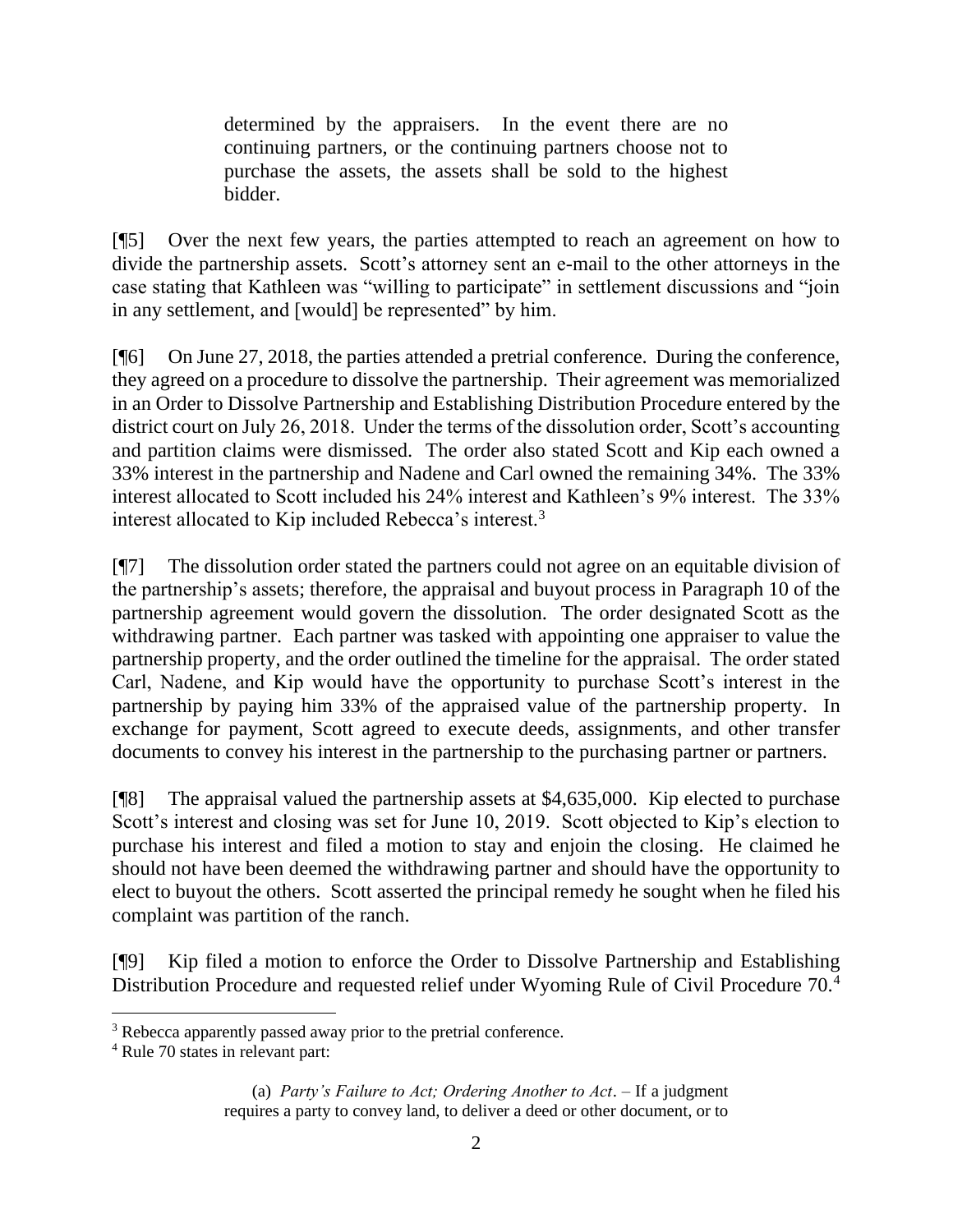On July 1, 2019, the district court granted Kip's Rule 70 motion, concluding the dissolution order was binding on all parties and Scott's interest in the partnership property would immediately vest in Kip on the date Kip transferred payment to the clerk of the district court. Kip tendered payment for Scott's interest.

[¶10] Kathleen then filed a motion to intervene. She claimed a right to intervene because she owned a 9% interest in the partnership. She attached to her motion IRS K-1 forms showing her partnership interest. Kathleen swore in an affidavit she was not represented by Scott's attorney in the settlement negotiations and she had just recently become aware of the court's order divesting her of her interest in the partnership. She also filed a motion under Wyoming Rule of Civil Procedure 60 to set aside the dissolution order and all subsequent orders.

[¶11] The district court held a hearing on Kathleen's motions. The court apparently took evidence at the hearing; however, the transcript was not designated as part of the record on appeal. At the conclusion of the hearing, the district court denied Kathleen's motion to intervene as untimely. Because it denied her motion to intervene, it also denied her motion to set aside the orders. This appeal followed.

#### **DISCUSSION**

[¶12] Intervention is governed by Wyoming Rule of Civil Procedure 24.

(a) *Intervention of Right*. – On timely motion, the court must permit anyone to intervene who:

(1) is given an unconditional right to intervene by statute; or

(2) claims an interest relating to the property or transaction that is the subject of the action, and is so situated that disposing of the action may as a practical matter impair or impede the movant's ability to protect its interest, unless existing parties adequately represent that interest.

perform any other specific act and the party fails to comply within the time specified, the court may order the act to be done – at the disobedient party's expense – by another person appointed by the court. When done, the act has the same effect as if done by the party.

<sup>(</sup>b) *Vesting Title*. – If the real or personal property is within the district, the court – instead of ordering a conveyance – may enter a judgment divesting any party's title and vesting it in others. That judgment has the effect of a legally executed conveyance.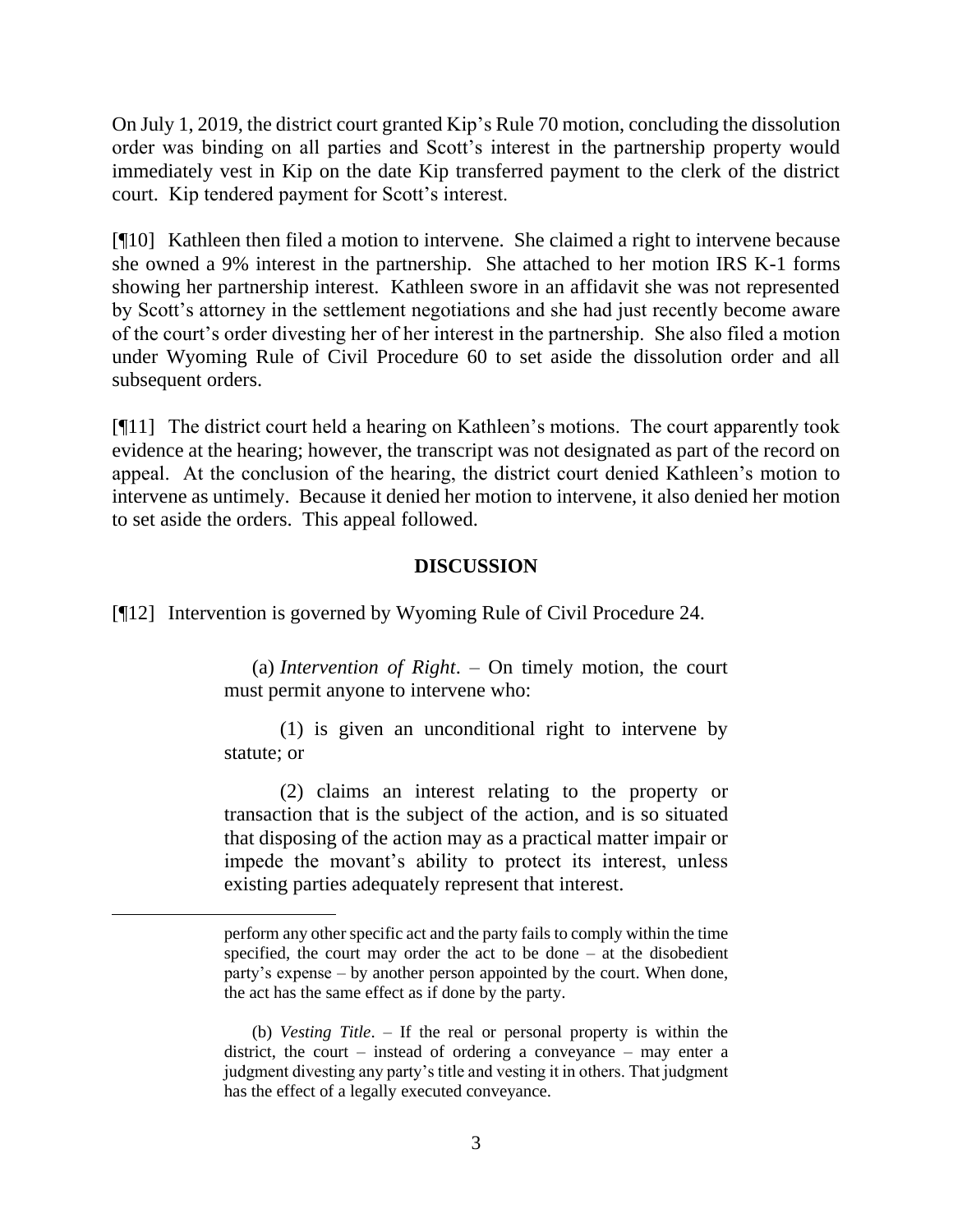(b) *Permissive Intervention*. –

(1) *In General.* – On timely motion, the court may permit anyone to intervene who:

(A) is given a conditional right to intervene by statute; or

(B) has a claim or defense that shares with the main action a common question of law or fact.

[¶13] Irrespective of whether the applicant requests intervention of right or permissive intervention, the motion must be timely. Rule 24(a)  $\&$  (b) (requiring a "timely motion" to intervene); *Hirshberg v. Coon,* 2012 WY 5, ¶ 14, 268 P.3d 258, 262 (Wyo. 2012) (citing Samuel Adams, Michael S. Greco, and Ryan M. Tosi, 2 *[Bus. & Com. Litig. Fed. Cts.](http://www.westlaw.com/Link/Document/FullText?findType=Y&serNum=0306347702&pubNum=0117621&originatingDoc=Ib3db208d3b8f11e18da7c4363d0963b0&refType=TS&originationContext=document&vr=3.0&rs=cblt1.0&transitionType=DocumentItem&contextData=(sc.UserEnteredCitation))* § [18:56 \(3d ed.\)\)](http://www.westlaw.com/Link/Document/FullText?findType=Y&serNum=0306347702&pubNum=0117621&originatingDoc=Ib3db208d3b8f11e18da7c4363d0963b0&refType=TS&originationContext=document&vr=3.0&rs=cblt1.0&transitionType=DocumentItem&contextData=(sc.UserEnteredCitation)). Thus, regardless of the strength of the interest asserted by the applicant, a motion to intervene can be denied solely because it is untimely. *In the Int. of EHD,* 2017 WY 134, ¶ 14, 405 P.3d 222, 226 (Wyo. 2017) (citing *[Masinter v. Markstein,](http://www.westlaw.com/Link/Document/FullText?findType=Y&serNum=2002263814&pubNum=0004645&originatingDoc=Ib3db208d3b8f11e18da7c4363d0963b0&refType=RP&fi=co_pp_sp_4645_240&originationContext=document&vr=3.0&rs=cblt1.0&transitionType=DocumentItem&contextData=(sc.UserEnteredCitation)#co_pp_sp_4645_240)* 2002 WY [64, ¶ 12, 45 P.3d 237, 242 \(Wyo. 2002\)\)](http://www.westlaw.com/Link/Document/FullText?findType=Y&serNum=2002263814&pubNum=0004645&originatingDoc=Ib3db208d3b8f11e18da7c4363d0963b0&refType=RP&fi=co_pp_sp_4645_240&originationContext=document&vr=3.0&rs=cblt1.0&transitionType=DocumentItem&contextData=(sc.UserEnteredCitation)#co_pp_sp_4645_240). *See also, Platte Cnty. Sch. Dist. No. 1 v. Basin Elec. Power Co-op.,* 638 P.2d 1276, 1278 (Wyo. 1982) (the timeliness of an application to intervene is a threshold question).

[¶14] The district court has discretion in determining the timeliness of an application to intervene. *Hirshberg,* ¶ 13, 268 P.3d at 262; *Concerned Citizens of Spring Creek Ranch v. Tips Up, LLC, 2008 WY 64,* 11, 185 P.3d 34, 38 (Wyo. 2008). The court is "permitted to weigh the timeliness of an application to intervene in light of the circumstances of the particular case, including whether the applicant may have sought intervention earlier. Therefore, to prevail on an appeal from a finding that an application to intervene is untimely, an abuse of discretion must be demonstrated." *Hirshberg,* ¶ 9, 268 P.3d at 261 (quoting *Masinter,* [¶ 7, 45 P.3d at 240-41\)](http://www.westlaw.com/Link/Document/FullText?findType=Y&serNum=2002263814&pubNum=0004645&originatingDoc=Ib3db208d3b8f11e18da7c4363d0963b0&refType=RP&fi=co_pp_sp_4645_240&originationContext=document&vr=3.0&rs=cblt1.0&transitionType=DocumentItem&contextData=(sc.UserEnteredCitation)#co_pp_sp_4645_240).

> A court abuses its discretion when it acts in a manner which exceeds the bounds of reason under the circumstances. The party who is attacking the trial court's ruling has the burden to establish an abuse of discretion, and the ultimate issue is whether the court could reasonably conclude as it did.

*Three Way, Inc. v. Burton Enterprises, Inc.*[, 2008 WY 18, ¶ 16, 177 P.3d 219, 225 \(Wyo.](http://www.westlaw.com/Link/Document/FullText?findType=Y&serNum=2015298682&pubNum=0004645&originatingDoc=I41dd08e0202e11e9a1b0e6625e646f8f&refType=RP&fi=co_pp_sp_4645_225&originationContext=document&vr=3.0&rs=cblt1.0&transitionType=DocumentItem&contextData=(sc.Search)#co_pp_sp_4645_225)  [2008\)](http://www.westlaw.com/Link/Document/FullText?findType=Y&serNum=2015298682&pubNum=0004645&originatingDoc=I41dd08e0202e11e9a1b0e6625e646f8f&refType=RP&fi=co_pp_sp_4645_225&originationContext=document&vr=3.0&rs=cblt1.0&transitionType=DocumentItem&contextData=(sc.Search)#co_pp_sp_4645_225) (quoting *Doenz v. Sheridan Cnty. Bd. of Cnty. Comm'rs*[, 949 P.2d 464, 465 \(Wyo.](http://www.westlaw.com/Link/Document/FullText?findType=Y&serNum=1997245037&pubNum=0000661&originatingDoc=I41dd08e0202e11e9a1b0e6625e646f8f&refType=RP&fi=co_pp_sp_661_465&originationContext=document&vr=3.0&rs=cblt1.0&transitionType=DocumentItem&contextData=(sc.Search)#co_pp_sp_661_465)  [1997\)](http://www.westlaw.com/Link/Document/FullText?findType=Y&serNum=1997245037&pubNum=0000661&originatingDoc=I41dd08e0202e11e9a1b0e6625e646f8f&refType=RP&fi=co_pp_sp_661_465&originationContext=document&vr=3.0&rs=cblt1.0&transitionType=DocumentItem&contextData=(sc.Search)#co_pp_sp_661_465) (other citation and quotation marks omitted)). *See also, McBride-Kramer v. Kramer,*  2019 WY 10, ¶ 11, 433 P.3d 529, 532 (Wyo. 2019).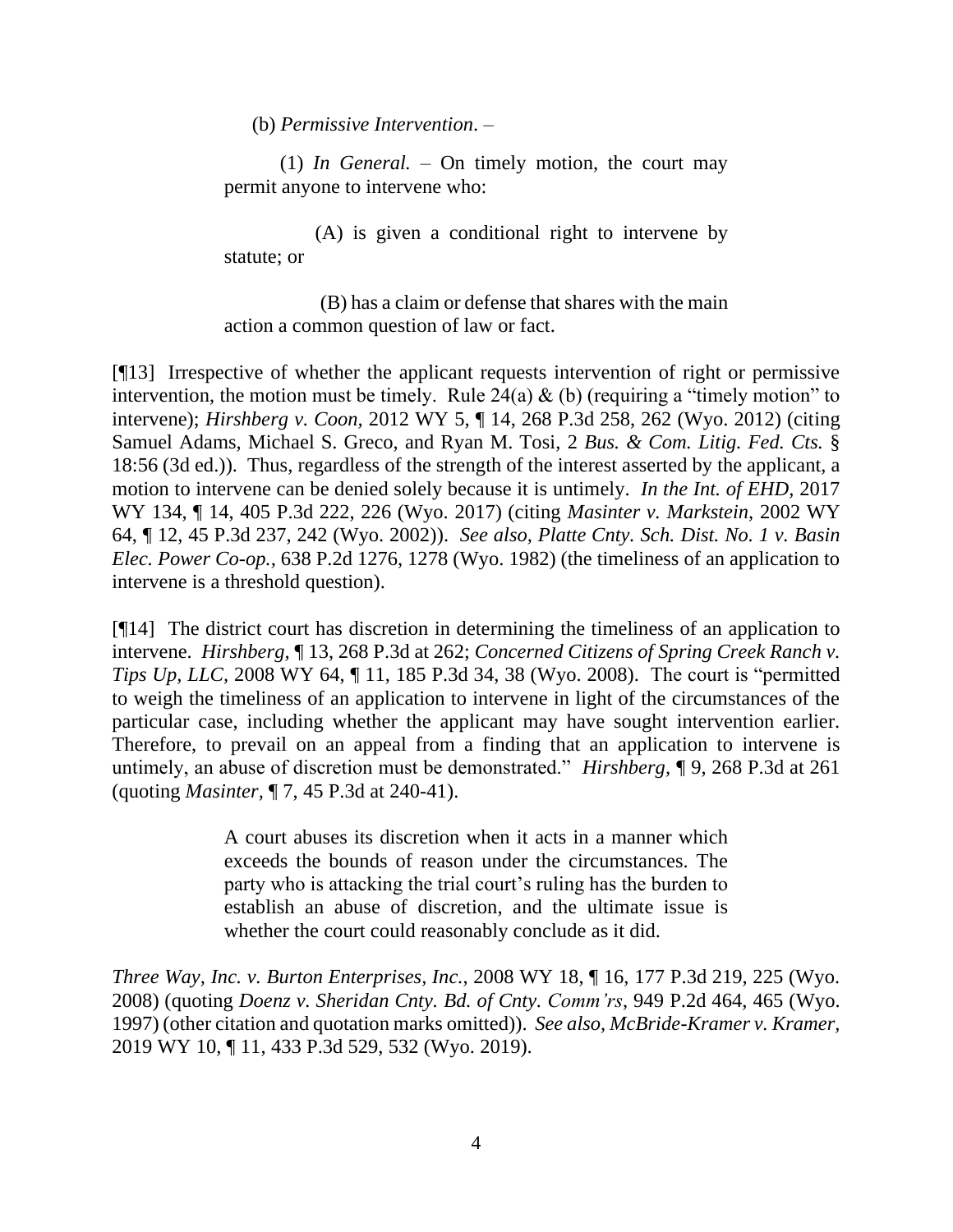[¶15] In determining whether an application to intervene is timely, the court considers four factors:

> 1) the length of time the applicant for intervention knew or reasonably should have known of its interest in the case before the application for leave to intervene was filed;

> 2) the extent of the prejudice that the existing parties to the litigation may suffer as a result of the applicant's failure to seek intervention as soon as the applicant actually knew or reasonably should have known of its interest in the case;

> 3) the extent of the prejudice that the applicant for intervention may suffer if the application is denied; and

> 4) the existence of unusual circumstances militating either for or against a determination that the application is timely.

*Hirshberg,* ¶ 15, 268 P.3d at 263 (quoting *[State Farm Mut. Auto. Ins. Co. v. Colley,](http://www.westlaw.com/Link/Document/FullText?findType=Y&serNum=1994070464&pubNum=0000661&originatingDoc=Ib3db208d3b8f11e18da7c4363d0963b0&refType=RP&fi=co_pp_sp_661_197&originationContext=document&vr=3.0&rs=cblt1.0&transitionType=DocumentItem&contextData=(sc.UserEnteredCitation)#co_pp_sp_661_197)* 871 [P.2d 191, 197 \(Wyo. 1994\)](http://www.westlaw.com/Link/Document/FullText?findType=Y&serNum=1994070464&pubNum=0000661&originatingDoc=Ib3db208d3b8f11e18da7c4363d0963b0&refType=RP&fi=co_pp_sp_661_197&originationContext=document&vr=3.0&rs=cblt1.0&transitionType=DocumentItem&contextData=(sc.UserEnteredCitation)#co_pp_sp_661_197) (quotation marks omitted)). *See also, In the Int. of EHD,* ¶ 15, 405 P.3d at 226-27.<sup>5</sup>

[¶16] The test for determining whether an intervention application is timely is "one of reasonableness—potential intervenors must be reasonably diligent in learning of a suit that might affect their rights, and upon so learning they need to act reasonably promptly." *Hirshberg,* ¶ 14, 268 P.3d at 262 (quoting S. Adams, M. Greco, and R. Tosi, 2 *[Bus. & Com.](http://www.westlaw.com/Link/Document/FullText?findType=Y&serNum=0306347702&pubNum=0117621&originatingDoc=Ib3db208d3b8f11e18da7c4363d0963b0&refType=TS&originationContext=document&vr=3.0&rs=cblt1.0&transitionType=DocumentItem&contextData=(sc.UserEnteredCitation))* 

Samuel Adams, Michael S. Greco, and Ryan M. Tosi, 2 *[Bus. & Com. Litig. Fed. Cts.](http://www.westlaw.com/Link/Document/FullText?findType=Y&serNum=0306347702&pubNum=0117621&originatingDoc=Ib3db208d3b8f11e18da7c4363d0963b0&refType=TS&originationContext=document&vr=3.0&rs=cblt1.0&transitionType=DocumentItem&contextData=(sc.UserEnteredCitation))* § [18:56 \(3d ed.\).](http://www.westlaw.com/Link/Document/FullText?findType=Y&serNum=0306347702&pubNum=0117621&originatingDoc=Ib3db208d3b8f11e18da7c4363d0963b0&refType=TS&originationContext=document&vr=3.0&rs=cblt1.0&transitionType=DocumentItem&contextData=(sc.UserEnteredCitation))

(emphasis omitted). This list incorporates many of the same concepts as the *Hirshberg/Colley/EHD* list quoted above. Furthermore, the factors are not exclusive. A determination of whether an application to intervene is timely "requires consideration of all the relevant facts and circumstances involved in a given case[.]" *Id.* 

<sup>5</sup> We referred to an additional list of factors in *Hirshberg,* ¶ 14, 268 P.3d at 262:

Among the factors that courts normally consider in making this determination are the following: (1) the point to which the suit has progressed; (2) the purpose for which intervention is sought; (3) the length of time preceding the application during which the proposed intervenors knew or should have known of their interest in the case; (4) the prejudice to the original parties due to the proposed intervenor's failure to promptly intervene after it knew or reasonably should have known of its interest in the case; and (5) the existence of unusual circumstances mitigating against or in favor of intervention. . . .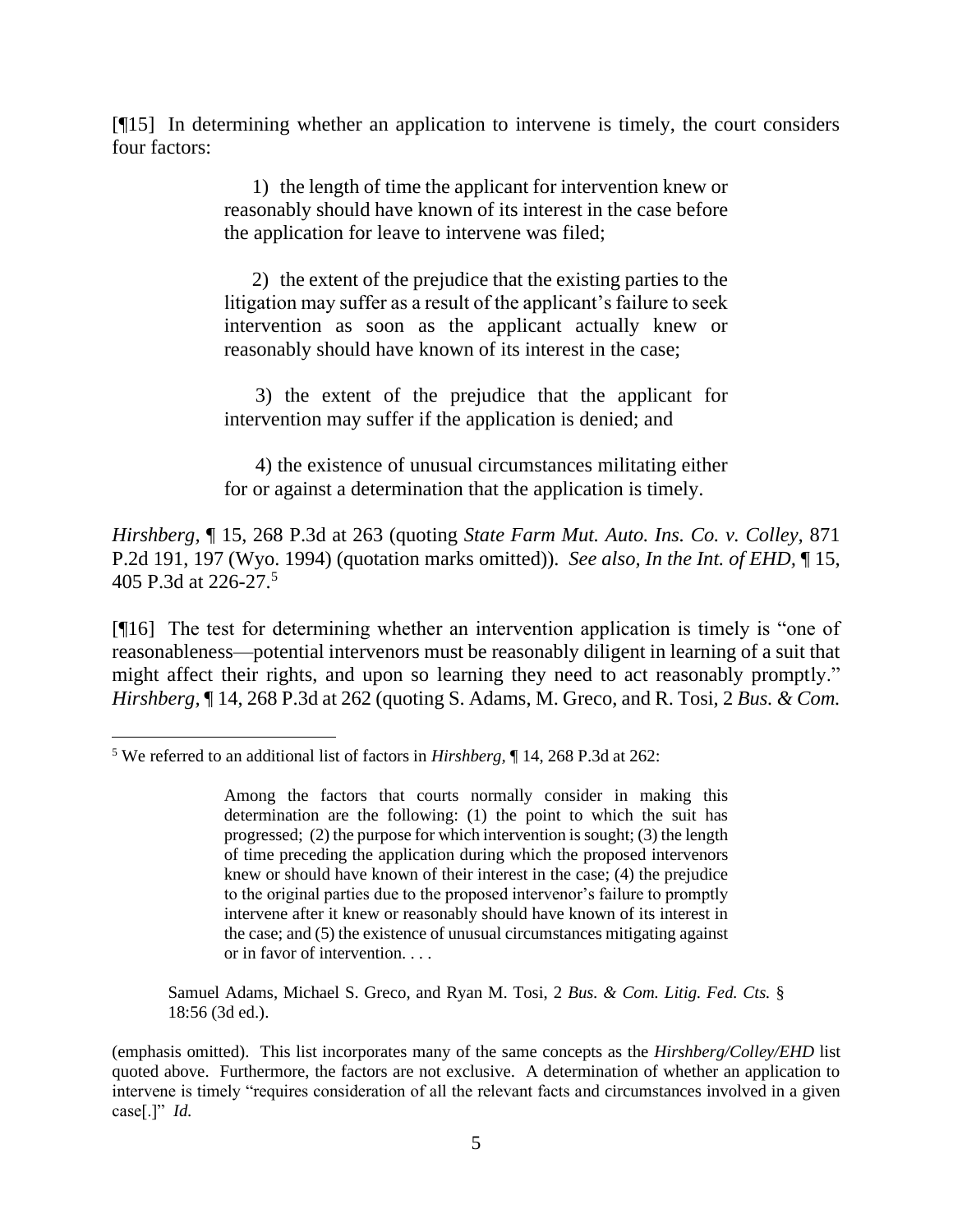*Litig. Fed. Cts.* [§ 18:56 \(3d ed.\)\)](http://www.westlaw.com/Link/Document/FullText?findType=Y&serNum=0306347702&pubNum=0117621&originatingDoc=Ib3db208d3b8f11e18da7c4363d0963b0&refType=TS&originationContext=document&vr=3.0&rs=cblt1.0&transitionType=DocumentItem&contextData=(sc.UserEnteredCitation)). Furthermore, "the application for intervention must be made at a time when it is practical to allow another party to enter the dispute." *Platte Cnty. Sch. Dist. No. 1,* 638 P.2d at 1278 (citing *NAACP v. New York,* 413 U.S. 345, 93 S. Ct. 2591, 37 L. Ed. 2d 648 (1973)) (other citation omitted). The timeliness requirement is "intended to prevent a tardy intervenor from derailing the lawsuit that is near completion." *Hirshberg,* ¶ 14, 268 P.3d at 262 (quoting S. Adams, M. Greco, and R. Tosi, 2 *[Bus. & Com.](http://www.westlaw.com/Link/Document/FullText?findType=Y&serNum=0306347702&pubNum=0117621&originatingDoc=Ib3db208d3b8f11e18da7c4363d0963b0&refType=TS&originationContext=document&vr=3.0&rs=cblt1.0&transitionType=DocumentItem&contextData=(sc.UserEnteredCitation))  Litig. Fed. Cts.* [§ 18:56 \(3d ed.\)\)](http://www.westlaw.com/Link/Document/FullText?findType=Y&serNum=0306347702&pubNum=0117621&originatingDoc=Ib3db208d3b8f11e18da7c4363d0963b0&refType=TS&originationContext=document&vr=3.0&rs=cblt1.0&transitionType=DocumentItem&contextData=(sc.UserEnteredCitation)). Thus, when an application to intervene is filed after a final judgment in a case, the applicant must show "a compelling basis to allow intervention at such a late stage in the proceedings and provide a strong justification for its failure to intervene earlier." *Id.,* ¶ 14, 268 P.3d at 262.

[¶17] After the hearing on Kathleen's motion to intervene, the district court made the following findings and conclusions:

> It is undisputed that Kathleen failed to seek intervention until after the final judgment was entered and over three (3) years after her husband [Scott] filed the *Complaint.* On its face, it appears Kathleen's attempt to intervene is at least motivated in part by [Scott] to derail the lawsuit that he initiated. . . . At the hearing on Kathleen's motions, it became clear to the court that Kathleen knew of the litigation from the start. Specifically, Kathleen testified she knew of this lawsuit when her husband filed the *Complaint* and had conversations about this lawsuit with her husband. She also testified she knew the appraisals were conducted. However, Kathleen claimed she did not know her interest in the partnership property would be affected or the existence of any judgment or order prior to June of 2019. Additionally, in response to why she never entered an appearance in this litigation, she stated she was under the impression that the ranch would be divided up and that she would be allowed to continue living on the ranch. Kathleen did not provide any facts or evidence to support this assumption.

> In contrast, [Scott], Kip, Carl, and Nadene – through counsel – appeared to understand Rebecca and Kathleen held a 9% interest in the partnership and that their interests were accounted for in the settlement agreement. In an email from [Scott's] former counsel, Jonathan Schnal, Mr. Schnal stated: "Scott's wife is willing to participate and join in any settlement, and will be represented by me." . . . At the [intervention] hearing, Mr. Schnal testified that he never spoke with Kathleen and did not represent her. Mr. Schnal also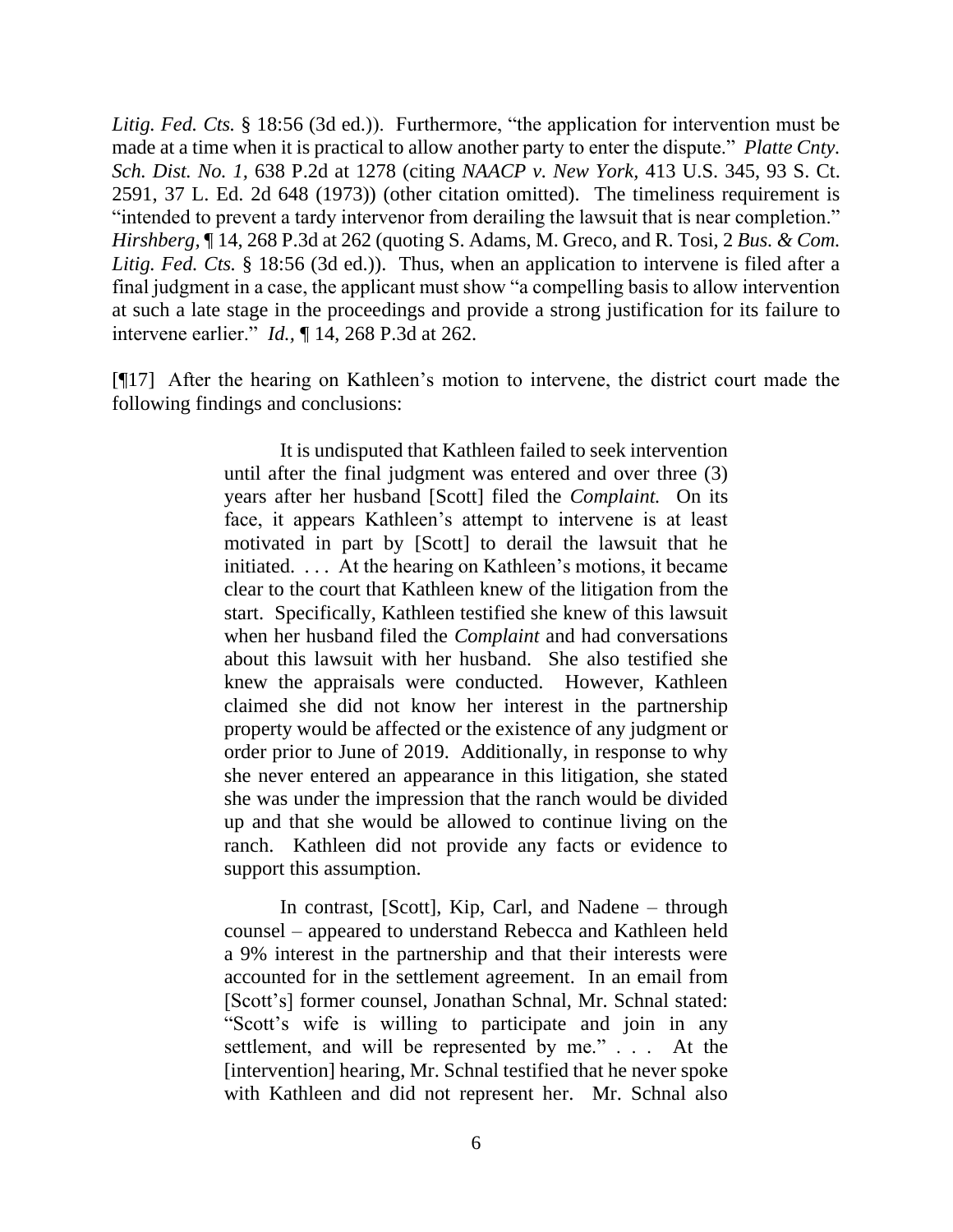testified the first time he communicated with Kathleen was after she filed her motions with the court. Although Mr. Schnal provided false information to Kip, Carl, and Nadene, all parties were under the impression that Kathleen's interest was taken into consideration. This understanding was evidenced by Kip purchasing [Scott's] 33% interest, instead of just 24%, pursuant to the July 2018 Order. [footnote: Kathleen testified she believed [Scott] represented her interests and that she trusts him to represent her interests]. This was further evidenced by [Scott] testifying that he believed he and Kathleen owned a 33% interest in the partnership. . . .

Kathleen's motion to intervene was filed after judgment was entered in July of 2018. Kathleen knew of the litigation when her husband filed suit over three (3) years ago. As such, if the court were to allow intervention, the original parties would be prejudiced because all parties agreed [Scott] would be the withdrawing partner in 2018, appraisals were conducted, and Kip tendered money to purchase [Scott's] interest in the property after the court's Order on Kip's Rule 70 motion. In addition, this case presents unusual circumstances against intervention because Kathleen's husband initiated the lawsuit, [she] sought to intervene only after judgment was entered, and [she] filed her motion to intervene after [Scott] was unsuccessful in opposing Kip's Rule 70 motion to enforce the judgment. Finally, because Kathleen filed her motion to intervene after judgment was entered, she was required to establish a compelling basis to allow for intervention and a strong justification for not intervening earlier. . . . The court finds Kathleen failed to show a compelling reason for her request to intervene or a strong justification for failing to intervene at an earlier date. Rather, Kathleen justified not intervening earlier because she trusted [Scott] to protect her interests.

[¶18] Applying the four factors set out in *Hirshberg, Colley,* and *In the Int. of EHD, supra*, we agree with the district court's conclusions and find no abuse of discretion. The first factor is the length of time Kathleen knew or reasonably should have known of her interest in the case before she filed her motion to intervene. The district court found that Kathleen was aware of the complaint. Kathleen claims being aware of the lawsuit was insufficient to put her on notice that her interest was at stake in the matter or that she might have to leave her home on the ranch. She asserts her testimony at the hearing shows she did not know the case involved her interest until June 2019, apparently when it became clear she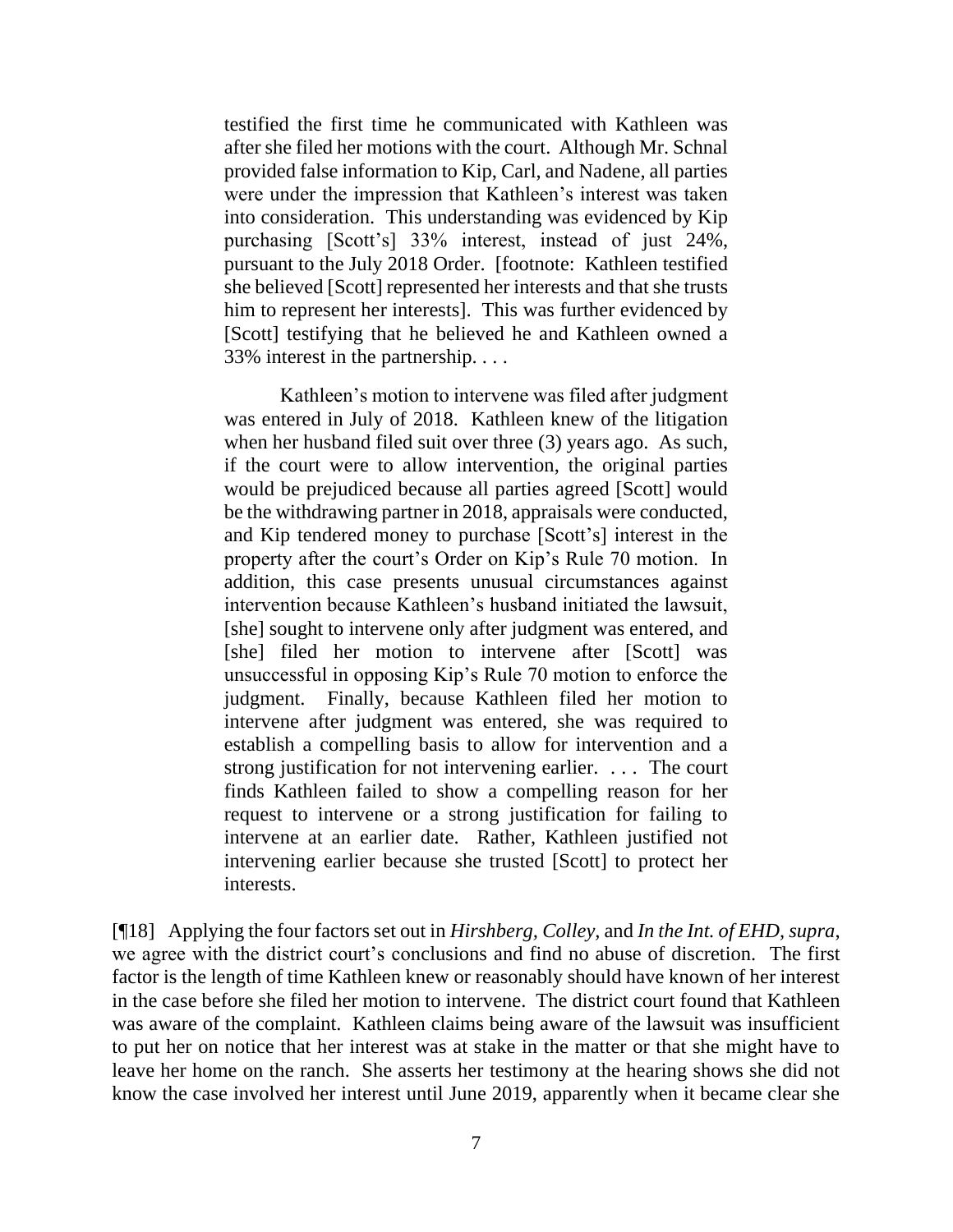would have to move off the ranch. Kathleen asserts the district court abused its discretion by unreasonably drawing conclusions which were "not based on the facts or rel[ying] on false information provided to the court."

[¶19] We have no way of evaluating Kathleen's or any other witness's testimony because the transcript of the hearing on her motion to intervene was not designated as part of the record on appeal. We, therefore, presume the district court's judgment was based upon competent and sufficient evidence. *See ENH v. Hansley,* 2016 WY 86, ¶ 10, 378 P.3d 296, 298 (Wyo. 2016); *Rammell v. Mountainaire Animal Clinic, P.C.,* 2019 WY 53, ¶ 18, 442 P.3d 41, 46 (Wyo. 2019).

[¶20] Furthermore, the record before us confirms Kathleen was or should have been aware her interest in the partnership was at stake in the case and she could be required to move out of her home well before she filed her motion to intervene. The complaint clearly stated Scott was seeking dissolution of the partnership. The record contains evidence showing Kathleen was aware she owned an interest in the partnership. K-1 forms dating back to 1993 show Kathleen's share of partnership income. She would have used those documents to prepare her taxes each year.

[¶21] It was also clear from the complaint that Scott was seeking dissolution in accordance with the partnership agreement. The agreement allowed for distribution of the partnership property among the partners if they could agree.<sup>6</sup> However, it also provided a means for buying out a withdrawing partner if the partners could not agree on how to divide the property.

[¶22] In July 2018, Scott, Kip, Carl, and Nadene agreed to settle their differences by invoking the buyout provision of the partnership agreement. The dissolution order stated the parties agreed Scott was the withdrawing partner. The order also stated Scott and Kip each owned a 33% interest in the partnership. The 33% interests would include their 24% interests and their wives' 9% interests. The order was part of the public record in this case. A potential intervenor is required to exercise reasonable diligence in learning about a suit that may affect his or her interest and acting to protect that interest in a reasonably prompt fashion. *Hirshberg,* ¶ 14, 268 P.3d at 262. It is reasonable to infer that Kathleen knew or reasonably should have known about the terms of the order. The order clearly indicated her interest was included with Scott's and that Scott was designated the withdrawing partner, meaning their interests in the partnership property, including the house they resided in, could be purchased by the continuing partner or partners.

<sup>&</sup>lt;sup>6</sup> The complaint contained a cause of action for partition; however, partition of real property owned by a partnership is not a valid action. Property transferred into the partnership "is property of the partnership and not of the partners individually." Wyo. Stat. Ann. § 17-21-203 (LexisNexis 2019). Under the partition statutes, only "[t]enants in common and coparceners of any estate of lands, tenements or hereditaments within the state may be compelled to make a partition[.]" Wyo. Stat. Ann. § 1-32-101 (LexisNexis 2019).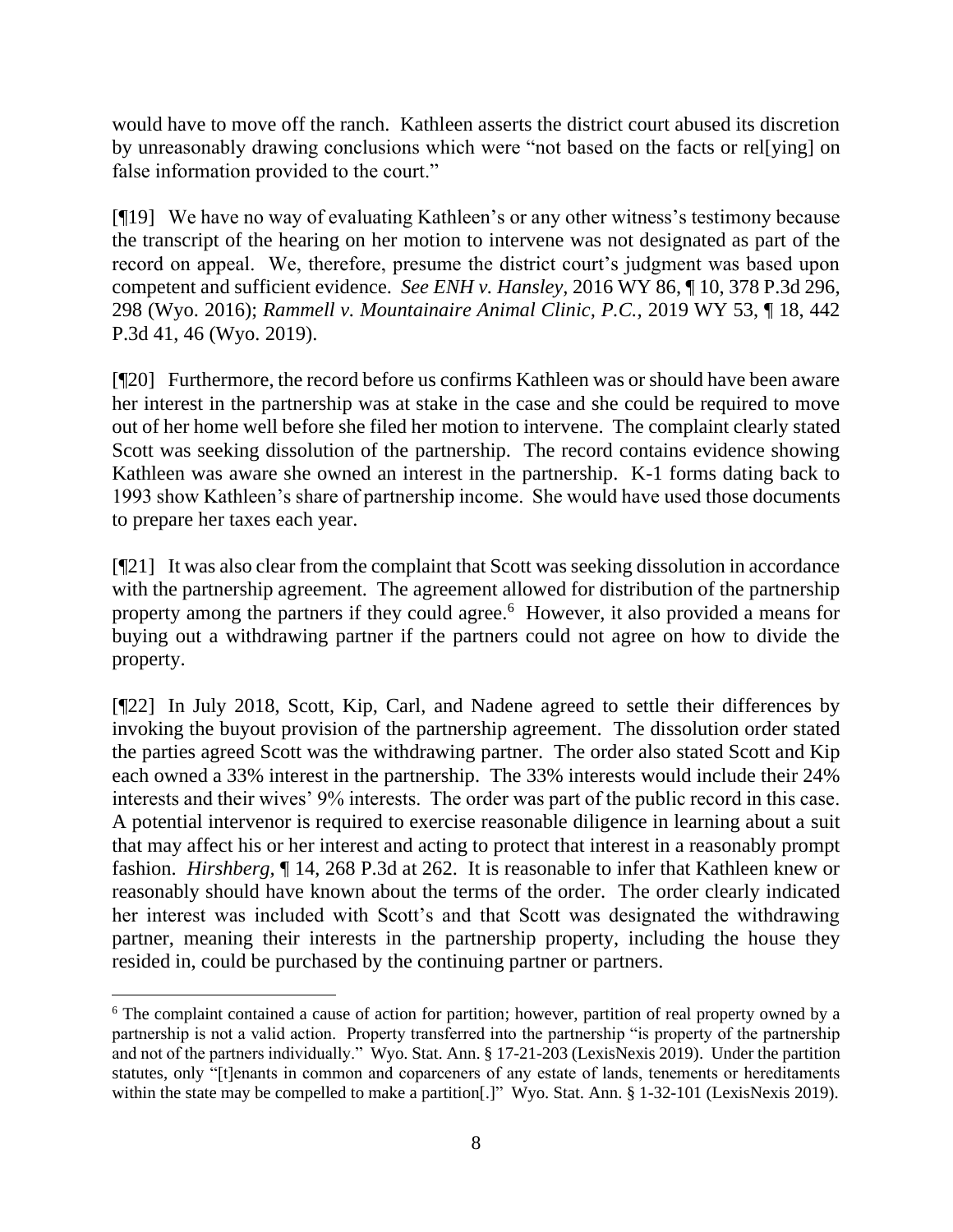[¶23] Much of Kathleen's argument on appeal is based upon facts showing the parties were aware of her separate interest in the partnership and intentionally disregarded it. What the parties knew is not the question. The question is what she knew or reasonably should have known and what actions she took to protect her interest. The evidence in the record shows Kathleen knew or reasonably should have known by at least the time of the July 2018 dissolution order that her partnership interest was at stake in the case and she may have to move off the partnership property. Yet, she did not file her motion to intervene until a year later, in July 2019.

[¶24] The second factor in determining the timeliness of Kathleen's motion to intervene is the extent of the prejudice Scott, Kip, Carl, and Nadene may suffer as a result of her failure to seek intervention as soon as she actually knew or reasonably should have known of her interest in the case. This case has been pending since 2015 and it had proceeded to final judgment prior to Kathleen filing her motion to intervene. Pursuant to the dissolution order, the property was appraised and Kip elected to purchase Scott and Kathleen's combined interest. In its Rule 70 order, the district court ordered that Scott be divested of the combined interest when Kip paid him, and Kip tendered payment. The district court properly found the existing parties would be prejudiced by allowing Kathleen to intervene at this late date.

[¶25] The third factor is the extent of prejudice Kathleen may suffer if her application to intervene is denied. Although the district court did not expressly consider this factor, it appears Kathleen could be prejudiced by a denial of her application to intervene. She sought intervention to protect her interest in the partnership. There is no question that this case should have proceeded with all partners, including Kathleen and Rebecca (or her estate), named as parties. However, the fact Kathleen knew about the lawsuit and felt her interest was protected by Scott mitigates the prejudice suffered by Kathleen by being denied intervention.

[¶26] The final factor is the existence of unusual circumstances militating either for or against a determination that the application was timely. The district court found this case presented unusual circumstances militating against intervention. We agree. Scott filed this lawsuit, Kathleen was aware of it, and Kathleen felt Scott was adequately protecting her interest until she learned she had to move off the ranch property. Her late motion to intervene seems to be another attempt by Scott to undermine the dissolution procedure. The policy behind requiring a motion to intervene to be filed in a timely manner is to "prevent a tardy intervenor from derailing [a] lawsuit that is near completion." *Hirshberg,*  ¶ 14, 268 P.3d 262 (quoting S. Adams, M. Greco, and R. Tosi, 2 *[Bus. & Com. Litig. Fed.](http://www.westlaw.com/Link/Document/FullText?findType=Y&serNum=0306347702&pubNum=0117621&originatingDoc=Ib3db208d3b8f11e18da7c4363d0963b0&refType=TS&originationContext=document&vr=3.0&rs=cblt1.0&transitionType=DocumentItem&contextData=(sc.UserEnteredCitation))  Cts.* [§ 18:56 \(3d ed.\)\)](http://www.westlaw.com/Link/Document/FullText?findType=Y&serNum=0306347702&pubNum=0117621&originatingDoc=Ib3db208d3b8f11e18da7c4363d0963b0&refType=TS&originationContext=document&vr=3.0&rs=cblt1.0&transitionType=DocumentItem&contextData=(sc.UserEnteredCitation)).

[¶27] The first, second and fourth factors weigh strongly in favor of denying Kathleen's motion to intervene. The third factor weighs slightly in favor of allowing Kathleen to